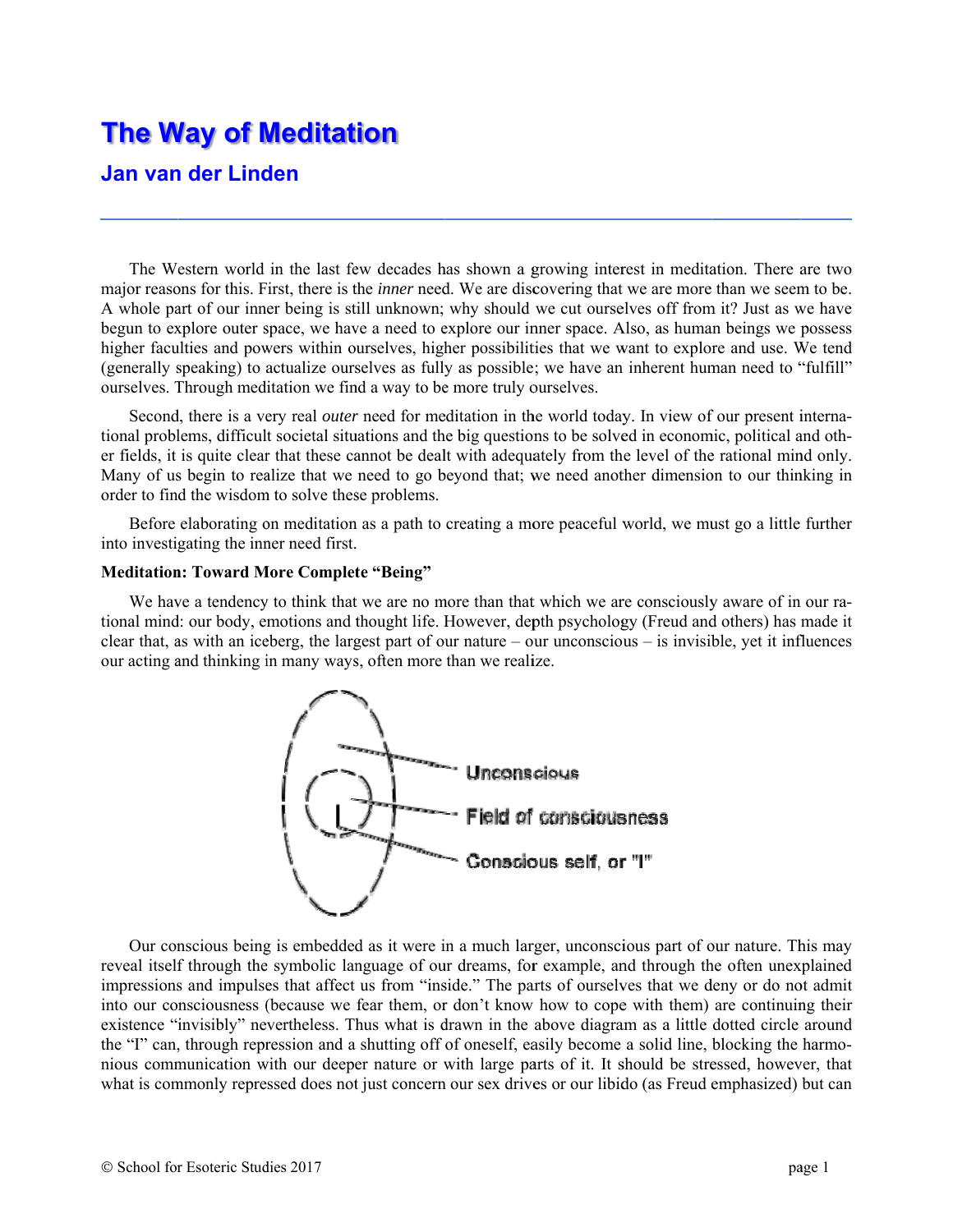also be our feelings (the feminine aspect, for example), our religious nature, our creative urges and our intuitions.

Roberto Assagioli, M.D., the father of Psychosynthesis, has made a helpful distinction between different levels or regions of the unconscious, as in the following diagram:



The *lower unconscious* is related to the functioning of our biological life; it contains our fundamental drives and primitive urges as well as many complexes, pathological urges, phobias, etc.; it is the source of our dreams and imaginations of an inferior kind.

The *middle unconscious*, directly surrounding our field of consciousness, consists of those psychological elements that are of the same kind as our daily awareness and can easily be recalled by our conscious mind. It is the inner region where our various experiences and thought activities are digested and assimilated.

The *higher unconscious* is the area where we receive our intuitions, inspirations, enlightenments and heroic impulses; it is the source of higher feelings, such as altruistic love, and genius. This region is sometimes called the "superconscious," for it is felt to be "beyond" our conscious range, containing elements we have not yet fully and consciously mastered, but toward which we are growing and into which we seek to penetrate. Abraham Maslow refers to this area as "the farther reaches of human nature." In terms of human evolution one could say the lower unconscious represents the past, the middle unconscious the present and the superconscious the future – that which is still to be.

High up in the region of the superconscious abides the higher Self. The dotted vertical line linking the personal self to this higher center symbolizes the way of ascent.

Glimpses of this area of the higher unconscious and of our true Self come to us usually only in "peak experiences" – those higher moments of realization, love, wisdom, strength, insight, beauty and creativity. A peak experience comes to us as a gift, a "grace." However, there is a *path* upward, and the *outstanding way to deliberately communicate with and raise our consciousness into our higher nature is meditation*.

Meditation indeed is our "Jacob's ladder," the way by which to ascend to the world of meaning, and the approach to contact the higher, true Self or Soul. It makes it possible then to see ordinary life from the viewpoint of that Self, bathed in its light, with the beneficent and liberating effects this has to our insight, understanding and life. Meditation implies developing the mind in such a way that it opens to its higher dimension, which functions normally in these higher regions – the higher mind and intuition.

Meditation, in this sense, is more than just stilling the mind or finding inner peace, although these aspects are part of its practice. The first step is always right preparation: quieting the body, the emotions and the mind, and aligning them as far as possible with one's inner being, the Self. Pure stillness and full presence to oneself! Then, through concentration on a well-chosen seed thought for example, the meditator gradually seeks to penetrate into the deeper meanings behind the words – first through reflective meditation, then "re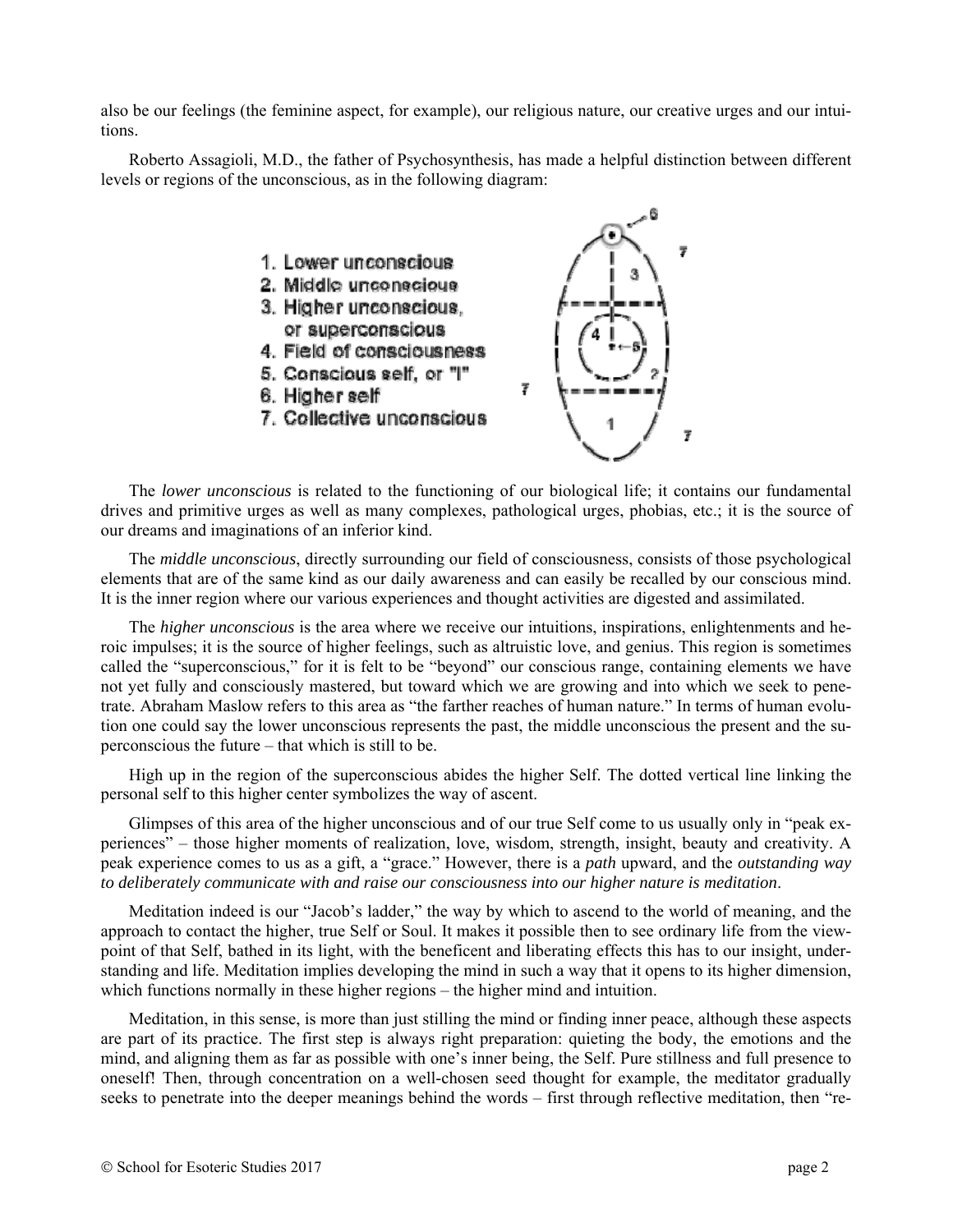ceptive" meditation and, ultimately, that deeper stage of contemplation, which essentially means viewing things from the angle of the true Self.

It is not possible on this "way upward" to climb immediately to the top of the mountain, but there are several plateaus in between from where we can have a wider view than from "below." If a regular practice of meditation is established, more and more often such vistas give us the reward of new insights of "truth, goodness and beauty," which can be carried back to daily life. The realization dawns that the closer we come to our true Self, the closer we are to all, for (as Maslow pointed out so clearly), in that point of being where we are most uniquely and fully ourselves, we know ourselves at the same time to be one with all others, and the dichotomy disappears. True *group consciousness* therefore is experienced on this level of the higher Self. It is from this center that the illusion of alienation and separation falls away and a more inclusive way of thinking and being begins to influence the life of the individual. The Self or Soul is also that "divine spark" in the human being that knows itself to be part of a greater Whole and can relate to the Divine.

It is not possible in the scope of this article to go further into detail about the practice of meditation, how to do it skillfully and avoid its pitfalls. There are training courses and books that can give guidance according to the background and motivation of each student. One such training program is offered by the School for Esoteric Studies. Some recommended books are: *From Intellect to Intuition* by Alice A. Bailey, *The Silent Path* by Michal J. Eastcott, and *Active Meditation, the Western Tradition* by Robert Leichtman, M.D. and Carl Japikse.

Two aspects of meditation, however, will be considered more closely here, because they are the consummating stages that give meditation meaning in creative living and bring it into the category of service to humanity. These stages are those of *illumination* and *precipitation*.

#### **Illumination and Precipitation**

What is meant by illumination? A few points could be made that might help to convey the idea, though words can only approximate the reality.

First, illumination occurs in *various degrees*. It not only refers to that enlightened state of being that may finally be achieved after a life of spiritual aspiration and struggle (such as when we speak of a person who is "illuminated"), but it also is that brief flash of light that may enter or pour into the mind during meditation and by which Reality is seen in true undistorted perspective. At such a moment it is as if the sun breaks through the fog and clear sight suddenly replaces the partial or distorted view.

Technically speaking, illumination is the *result of contact* with the higher Self or spiritual being, the Soul. The Soul is light; so as one approaches the Soul in meditation, there might come a flash of contact giving the experience of standing in a totally new light, different from that of intellect or of normal thinking.

This conscious contact with our true Self or transpersonal being can be developed through a regular practice of meditation. At first it may be rare, just a brief flash, but later on, as we progress on the path of meditation and consequent service, this contact may gradually become more frequent. It can then be "induced" and become more permanent.

Second, illumination can take place on *various levels* of our inner nature. It can occur in the emotional nature, which is our life of desire, feelings and aspiration, but it can also primarily affect our mental nature. The results of the two are different, and they can happen in combination too. If illumination takes place on the emotional level, it gives that wonderful experience described by many mystics as the transcendence of all desire, a surrender of all personal selfishness and of all personal ego. We are raised *inwardly* to a level where there is union with all. There is a realization of love and compassion. In mystical literature there is much testimony of a sense of exaltation, of mystical ecstasy. All this is the result of illumination on the level of the emotional life.

On the mental level illumination is realized as the irradiation of the mind, and this is happening increasingly through our modern meditation practices. It means an enlightenment of the intellectual nature and thinking, showing all previous thinking to be only preliminary and partial in comparison with the flood of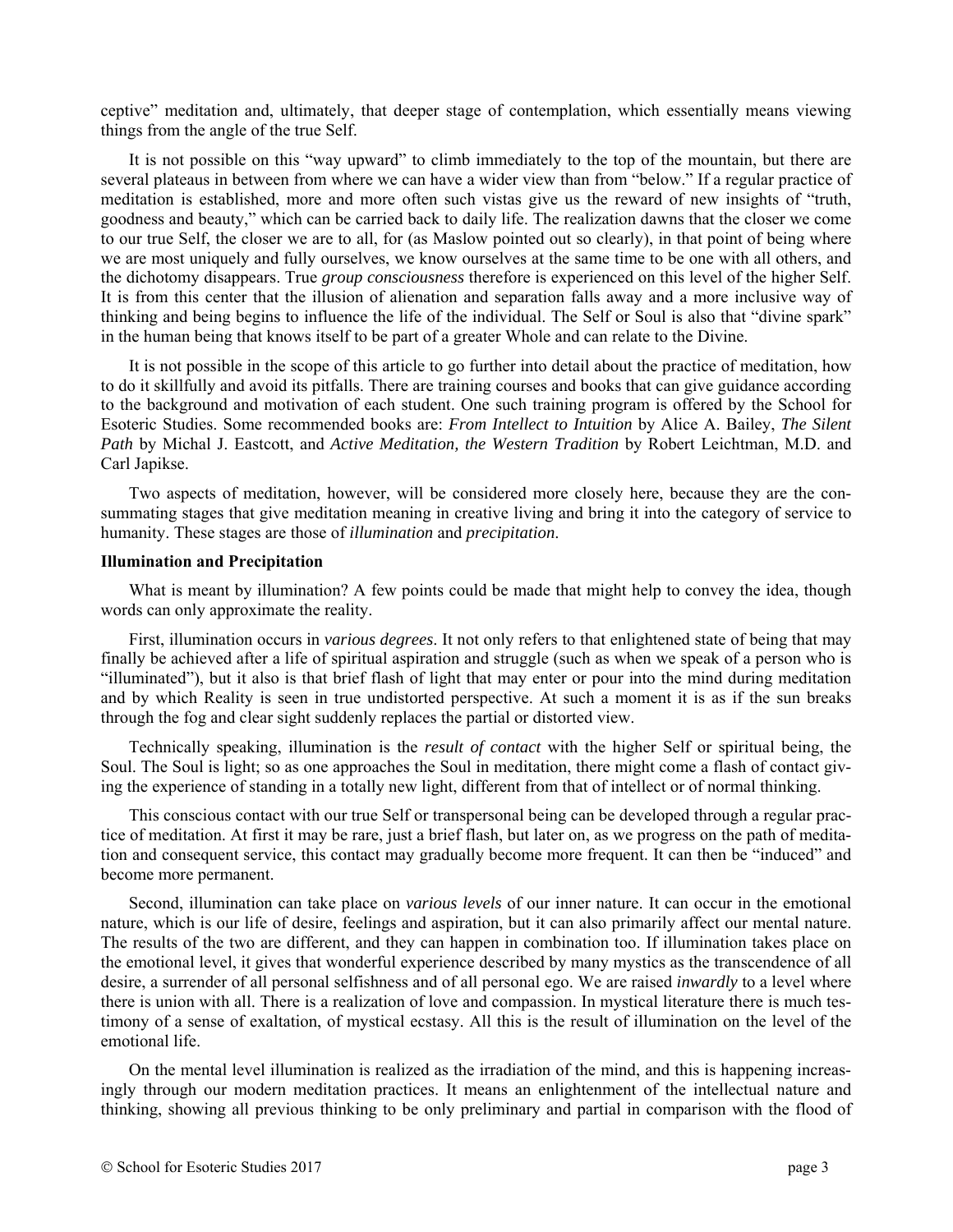light coming in. It is here that there can be true intuition, seeing things in their wholeness, not limited by time and space. We perceive not in a logical or linear sequence as in ordinary thinking, but all at once, in a synthetic and comprehensive way.

It is impossible to describe fully what illumination is, but perhaps the more important question is: What does it lead to? What comes after? Is the receiving of light or illumination the final goal in meditation? We may also ask: What are we really meditating for? Is our aim to bathe in light for our own pleasure? Is it to find salvation? Is it to find a place where we would like to be eternally? Of course, through meditation we may feel better, we may feel "high," we may stand in the light, but is this the final goal? To be sure, from the angle of the higher Self it is *not* the goal at all. It is not the end but only the beginning, because light is the normal state of the true Self or Soul, and illumination means that we are nearing the region where we are the true Self. Thus, in the light we begin to function as the Soul.

Of course, from the point of view of the "little" personal self, we may consider illumination as the end. It *is* the end in a very literal sense, because the personal self seems to be ended or transcended; it ceases to be the center of the universe. It gives way to another center where we are much more truly "ourselves."

What comes next, after reaching – perhaps momentarily – that flash of light? We may remember that Buddha, after achieving illumination, went back to the world and gave out a new teaching. He served the world with the fruits of his illumination; he showed us the cause of suffering and he taught the noble eightfold path. Another ancient example, Moses, went up the Mount of Sinai where he experienced the light, the countenance of God. However, he did not remain there in bliss, nor did he come back with empty hands to the people of Israel. Indeed he brought them the Ten Commandants, the laws for their social and spiritual life.

Thus today, all who have learned to work deliberately and knowingly toward the "light," and who are beginning to contact their Souls, will face the question: How can we make use of what we have seen? How can it be made effective and practical to others?

This brings us to the next stage, which could be called the work of *precipitation*.

We find that what is realized "in the light" is of a different, subtler, nature than what is experienced in everyday life where things are more concrete and dense. Often it is very difficult to convey to the world of daily life what has been realized in that peak moment of light; people cannot understand. Many who have had great and revealing experiences of light have found themselves unable to express to others what they have seen. Some, then, may fall into the trap of isolating themselves with their experience, separating themselves within a little circle that they think is their new world. But such a reaction, of course, is of no practical value and will only create problems. In fact, it should be realized that one has *omitted* a stage of meditation, and the job has been left incomplete!

The difficulty of this stage, as we have seen, is that on that higher level we experience a different "wave length" in comparison to our ordinary way of thinking and our ordinary way of living and speaking to each other. It is as if we have contacted a high voltage power; while in our normal state of being we can only use a lower voltage electrical current. What is needed therefore is a transformation of the energy. We have to step it down from that high voltage to an understandable and practical lower voltage for use in ordinary life. We have to "bring it down" from the level of subtlety to the level of increased density. And for this process the word "precipitation" is a very apt word.

What has been seen in the light, in meditation, and in the peak moment of deep being, is in fact formless, intangible, abstract. What is needed is the added mental work of letting it precipitate into the alert, concrete mind as concepts and practical truths that can be used in daily life and in any field of service in which we find ourselves engaged.

This "downward approach" of seeking to "ground" and make of practical value the results of deeper insight reflects a major cultural-spiritual change at this time. Spiritual life during the past 1500 or 2000 years has emphasized first of all a rising upward, symbolized by the towering spires of our gothic cathedrals. "If you want freedom, … flee the world and seek God," as Guido Gezelle, a Flemish mystical poet, expressed it.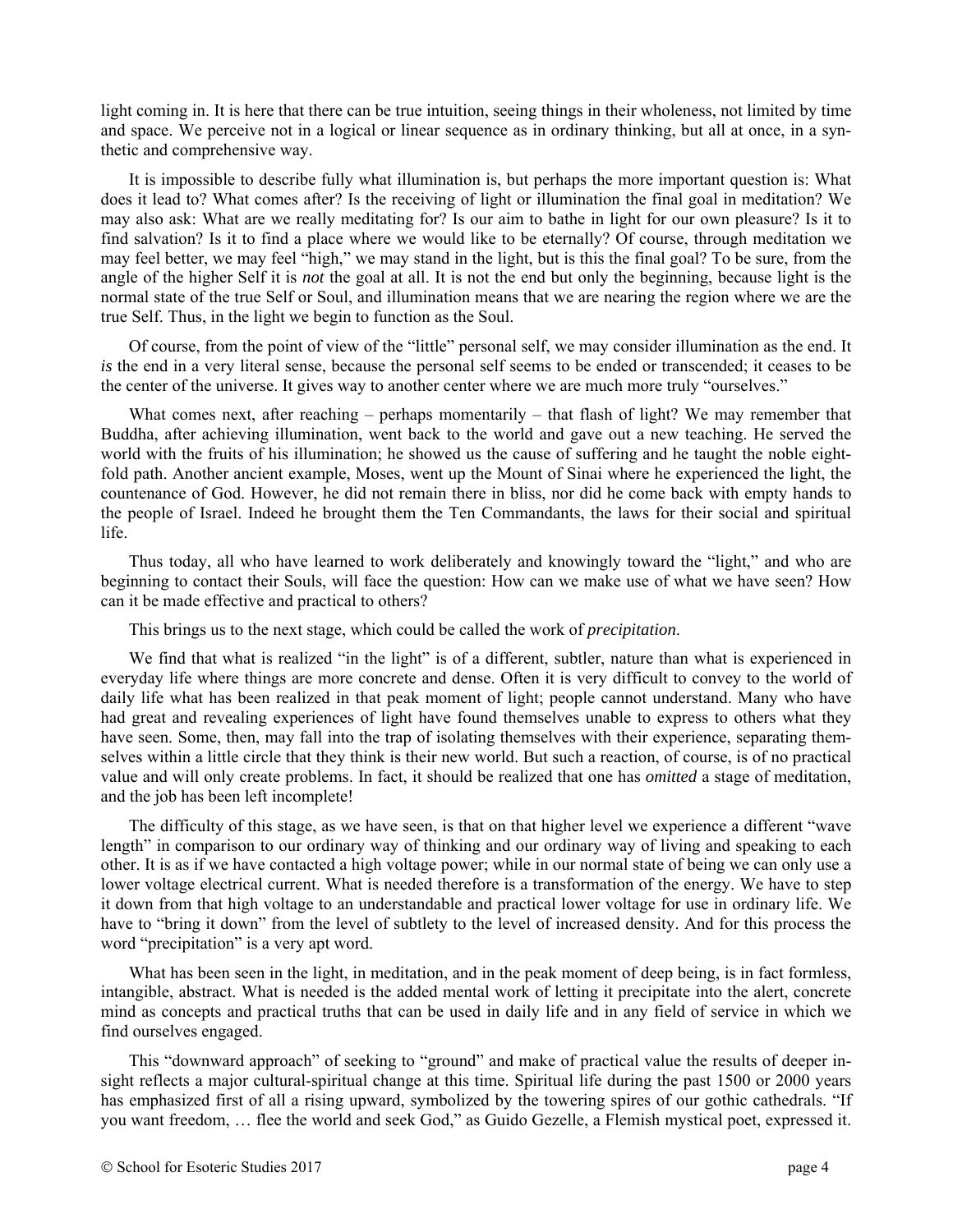The emphasis, however, seems to be changing in this century to a more downward direction; rather than rising to heaven, there is a focus on bringing paradise *on Earth*. As a potent modern invocation has worded it: "Let Light and Love and Power restore the Plan *on Earth*." While the past era has produced and strengthened the higher vision, the next stage and emphasis may well be to manifest that vision, here and now. "Bring down to Earth what you have seen in heaven" is very apt keynote for meditation today.

Also, for meditation to be a safe and psychologically healthy process, it is desirable that it be accompanied by a life of service. This will insure that the energies invoked through meditation will find an outlet, and over-stimulation or mental indigestion will be avoided. At the same time, the intention to serve provides the right motive for the practice of meditation. How rightly it has been said: "The way to the inner sanctum is the way of outer service."

### **Meditation for the World We Live In**

Let us consider the objective need for meditation in relation to our present world situation. The following examples illustrate what forms such meditation may take.

*Meditation and the resolution of conflict*. Our world today is in a state of flux. Great and necessary changes are taking place in response to new emerging realities. Accelerating technological development has brought to the foreground the actual global interdependence of humanity. However, the lagging development of moral vision and education in large parts of humanity has created enormous tensions and conflicts. These tensions are actually a healthy reaction, for they stimulate the attainment of greater consciousness and vision. Our natural longing for peace should not make us fall into the trap of merely wishing these conflicts away, seeking to restore the comfort of the status quo. Conflict, through all evolution, has been an impetus for change and growth.

A *spiritual approach* to the conflict (such as through meditation) accepts the fact of tension between polar opposites, but seeks to raise the level of conflict resolution to a point beyond them.



Instead of confrontation between the opposites (A and B) on their "horizontal" level, which usually would mean a seeking of mutual annihilation, there is a search for a higher, more inclusive viewpoint. This will imply, for instance, the renouncing of mere physical plane confrontation and focusing the consciousness on a more creative, mental level. Synthesis  $(C)$  – sought for often only under great pressure – is found by *rising* beyond old levels of thinking. It will be clear how *meditation* can be of help here in "holding the issue in the light." If enough thinking people take an objective stand, and in the silence of their meditative thought bring the principles of the higher realm to bear upon the conflict, the greater vision will emerge with more strength and will ultimately prevail.

If we take as an example the conflict between two powerful blocs (A and B), dealing with the conflict on its outer material level alone (its horizontal disposition) means being preoccupied with arms versus disarmament, war versus enforced peace without resolving the basic conflict.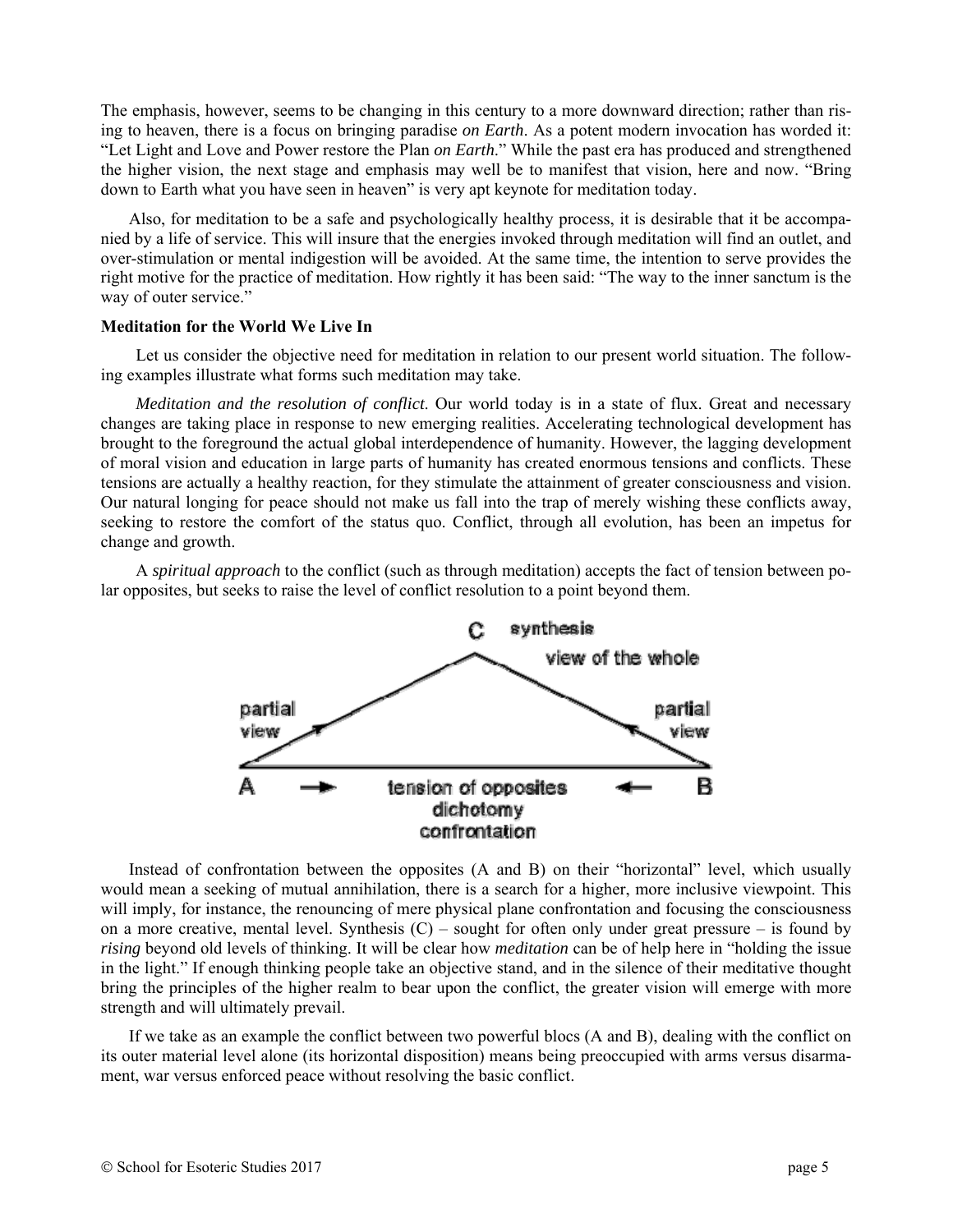

The cry for peace on this level is no more than a fearful cry to escape war. Meditation can bring in the higher vision needed to focus a *spiritual cry* in a demand for the fuller good of all. Such vision could imply, for example, finding a common human goal so inspiring that both might be able to meet on more creative levels, thus transmuting aggressive emotions and fear.

Gandhi, when asked by a Quaker about his view of the religious tensions in his country, indicated that the only way to prevent people from destroying each other is to have them cooperate toward a common social goal.

Perhaps one could say that *meditation* is the vertical dimension of *mediation*. The "way out" often proves to be the "way up."

*Meditation for the United Nations*. The UN was founded on the basis of the belief that our only future is a united future. In the global age that is upon us, the need for global management of world affairs demands to be met, and in this respect the UN has already accomplished much of great value. The conflicts of interest between power blocs, however, threaten to destroy the UN and its vision, and hence the great need for those who think more inclusively to hold in the light the original purpose of the UN. This means, in fact, to meditate on it and on the underlying principle of cooperation and to strengthen and refine the thoughtform in which the UN as an entity expresses itself.

Such groups as Campaign for UN Reform, several UN associations, and Friends of the UN are addressing this need. The positive thoughts and meditations of millions of people who hold the idea of the UN close to the heart is invaluable to counterbalance the doubts and skepticism of those who are at present imprisoned in predominantly nationalistic, selfish thinking. The booklet *The Inner Life of the United Nations* [available from the School for Esoteric Studies] stresses this need in greater detail, pointing also to the evolutionary reasons for strengthening the idea of the UN.

*Meditation Group for the New Age*. Since 1960 people in many countries have carried forward a worldwide project of "unanimous and simultaneous" meditation under the above name. (Guidelines are available in several languages.) Participants seek to think through and "anchor" in the human consciousness some of the higher laws and principles that should govern our life in the coming era, i.e.: the law of right human relations, the principle of goodwill, the law of group endeavor, the principle of unanimity, the law of spiritual approach and the principle of essential divinity.

Instructions and practical outlines for meditation are written in Western psychological and easily understandable terms. The laws and principles are taken as themes for meditation. (See https://meditationmount.org/)

Peace, in the view of this group, is a *result* of bringing about right human relations, and for these to be created, *goodwill* is the essential principle by which it can be done. The sequence – goodwill, leading to right human relations, leading to peace – offers a sound psychological and creative approach for action. Goodwill has been called the *active principle of peace*.

*Triangles*. This worldwide activity has been in existence since 1938. Groups of three people (who are not necessarily in close physical contact) link up mentally with each other every day in a moment of quiet reflec